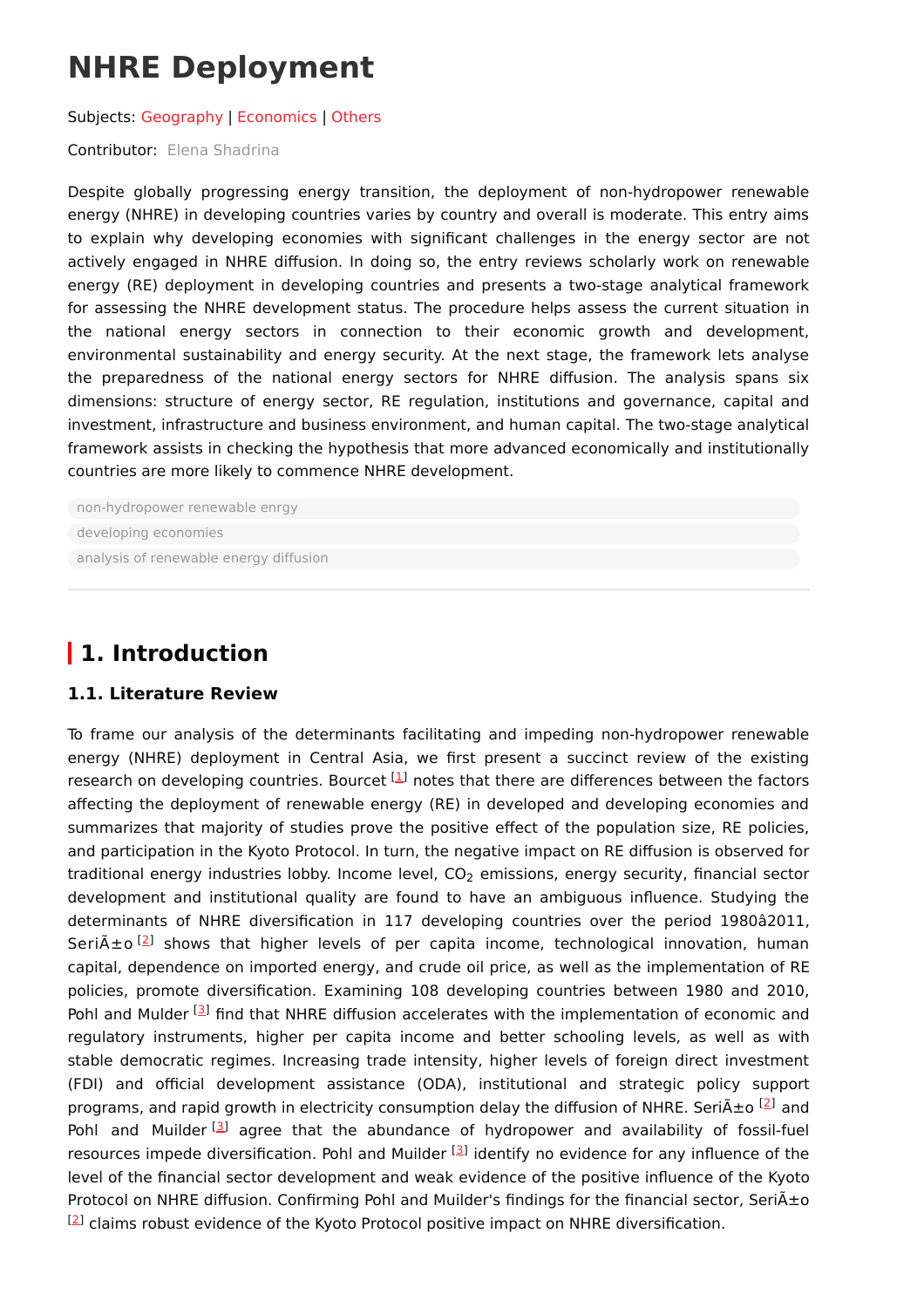Regarding economic openness, which is critical for technology transfer and diffusion, Amri<sup>[\[4](#page-4-3)]</sup> reports the bidirectional link between RE development and economic openness. In the examined group, this aspect is relevant Kazakhstan and Kyrgyzstan, the members of the Eurasian Economic Union. Development of RE in Kazakhstan has been supported by the Eurasian Development Bank (EDB) financing and Russiaâs investments [\[5](#page-4-4)16]. Importantly, Yao et al. [[7](#page-4-6)] find that compared to developed economies, the developing countries reach the turning point on the U-shaped renewable energy Kuznets curve at a lower income level. Seri $\tilde{A}$ ±o  $^{[2]}$  $^{[2]}$  $^{[2]}$  also demonstrates that the diversification of NHRE progresses faster as developing countries grow more affluent. This may be linked to the effects of technology transfer and learning-by-doing, but also to gradual reforms in heavily subsidized domestic electricity sectors. In Turkmenistan, where electricity was free of charge through the year 2019, Bahrami et al. <sup>[[8](#page-4-7)]</sup> argue that the LCOE for wind (0.0435 to 0.0893 USD/kWh) opens up large exporting opportunities. Besides, for low and lower-middle-income economies, NHRE is often seen as a plausible solution for energy cut-offs and blackouts, especially in rural areas. Eshchanov et al. <sup>[[9](#page-4-8)]</sup> (p. 796) assess that, in Uzbekistan, âany need for renewable energy sources at the present time exists mainly due to the cut-offs or shortages in the traditional energy supplyâ.

On the flip side, NHRE deployment in developing economies with modest own means may create higher risks of new kinds of dependencies on critical materials, foreign technology, and financial resources [[10\]](#page-4-9)[[11\]](#page-4-10)[[12\]](#page-4-11)[[13\]](#page-4-12). Greater deployment of RE may also intensify the risks of political dependency on a key donor of financial or technological resources, or the risks of geopolitical conflicts stirred by the complexity of resource-sharing <sup>[\[14\]](#page-4-13)[[15](#page-4-14)]</sup>. Studying the impacts of renewables-related development aid, Marquardt<sup>[\[16](#page-4-15)]</sup> distinguishes between the effects of negative fragmentation for the local-scale projects and positive pluralism for the national-level projects. Marquardt et al. [[17\]](#page-5-0) observe that while ODA provides expertise and financial capacity for the enhancement of energy transitions in developing countries, the aid is often loosely linked to the recipientsâ goals and challenges for renewables. Marquardt [\[18](#page-5-1)] claims that ODA cannot force energy transition, but can become a driving force for creating the niches for technological experiments and policy innovations. Scaling up the niche level developments into full-fledged energy transitions is more successful when the donor considers the recipientâs domestic policy priorities and complex interlinkages within macro-societal structures [\[19](#page-5-2)][\[20](#page-5-3)]. Yet, Kim [\[21](#page-5-4)][\[22](#page-5-5)] holds that donorsâ energy aid-giving patterns have changed markedly after the adoption of the Kyoto Protocol, and now their aid decisions are influenced by the recipient energy needs aligned with the SDG. Delina  $[22]$  $[22]$  $[22]$ , Buntaine and Pizer  $[23]$  $[23]$  and Kim  $[21]$  $[21]$  $[21]$  demonstrate that attempting to meet the donorsâ financing priorities that favor sustainable energy (the Norwegian Sovereign Wealth Fund, Saudi Arabiaâs Public Investment Fund, European Investment Bank, among others), the developing nations update their climate policies to become eligible for the ODA.

NHRE deployment dilemma in fossil fuels-rich (FFR) developing economies (in our study, Kazakhstan, Turkmenistan and Uzbekistan) is multidimensional. Boute and Zhikharev <a>[\[24](#page-5-7)]</a> argue that incumbent energy companies acquire the powers of vested interest groups in solar PV manufacturing sector and accelerate RE diffusion in Russia. Aligning with Moe's [\[25](#page-5-8)] arguments drawn for other cases, Boute and Zhikharev  $^{[24]}$  $^{[24]}$  $^{[24]}$  (p. 1) believe that â(t)he manufacturing of clean energy equipment rather than the decarbonization of the energy system, drives Russiaâs renewable energy policyâ. This assessment is supported by the findings that the development of NHRE is associated with larger innovation intensity in the energy sector and the economy at large [\[2](#page-4-1)][\[26](#page-5-9)][\[27](#page-5-10)]. Explaining the rationale behind, Mäkitie et al.<sup>[[28\]](#page-5-11)</sup> think that the turbulences at the commodities markets drive the reorientation of the incumbent national fossil fuel industries towards locking out the lower-carbon alternatives.

The diffusion of renewable energy proliferates in economies with adequate technological, socioeconomic, and political institutions. The most critical for energy transitions institutional traits involve a decent degree of flexibility and adaptability [\[29](#page-5-12)][\[30](#page-5-13)][\[31](#page-5-14)]. The problem in energy rent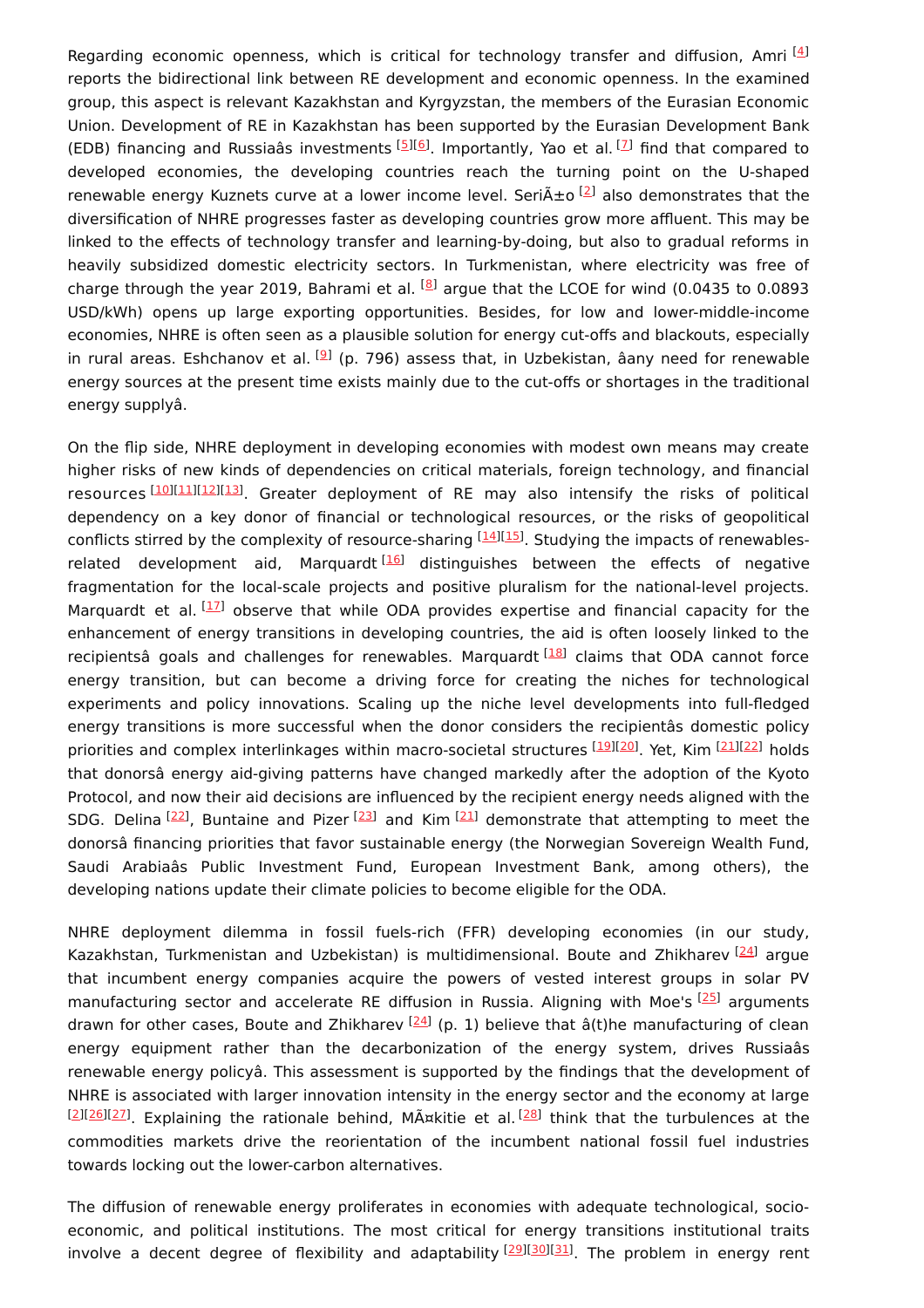dependent countries is that their governments are reluctant to initiate transformations because of the associated risks of destabilization of the incumbent authority and propagation of political and socio-economic turbulence <sup>[[11\]](#page-4-10)[[32\]](#page-5-15)</sup>. In authoritarian rent dependent economies, the political elites construct fiscal systems upon a heavy reliance on the taxation of resources. This creates an image of a state being paternalistic vis-Ã -vis its citizens (ample examples of this kind are the rationed per capita or per household quantities of free of charge electricity, gas, and gasoline). In reality, however, such a system fosters rampant clientelist traditions and hinders governmentsâ accountability [\[33](#page-5-16)][\[34](#page-5-17)]. It is for the virtues of interdisciplinary frameworks instrumental for the analysis of complex phenomena of NHRE diffusion that the concepts of institutional theory [\[35](#page-6-0)][\[36](#page-6-1)], political economy [[37](#page-6-2)] and varieties of capitalism [\[38](#page-6-3)][\[39](#page-6-4)][\[40](#page-6-5)] are increasingly appreciated. The argument goes that RE development can be enhanced by the efficient institutions and, in turn, the sector can become a driver for a range of positive shifts in the national energy sector and the economy at large. On the contrary, the RE sector may be affected by the poor practices becoming yet another channel for syphoning off the national wealth<sup>[[41\]](#page-6-6)[[42\]](#page-6-7)</sup>. Putting this in perspective, developing nations who lack their own financial capacities, tend to rely on FDI and ODA when deploying RE innovations. The effectiveness of external financing is influenced by the quality of national institutions [[43\]](#page-6-8)

To recapitulate, developing economies with higher income level, more diversified energy mix, better educational attainment, greater economic openness, higher quality institutions, more substantial dependency on imported energy, as well as with the endorsed essential domestic RE policies and the manifested commitment to the Kyoto Protocol, are more likely to engage in NHRE deployment. Concurrently, economies with a considerable dependency on hydropower, rapidly increasing energy demand, profound reliance on ODA and FDI are less motivated to develop NHRE. However, and this is important for our further analysis, the review has elucidated that the effects of some determinants are ambiguous or changing over time. For instance, as a result of donorsâ changed sustainability priorities, the impacts of ODA and FDI on NHRE development seem to be switching to the positive ones; or, the factor of vested interest in some post-Soviet and developing hydrocarbon-rich countries is conducive to NHRE diffusion.

Putting these observations in perspective, a variety of determinants turns Kazakhstan into the fittest candidate for the NHRE development. A number of factors seem to be favoring NHRE deployment in Uzbekistan and Turkmenistan. While Kyrgyzstan and Tajikistan appear to be less equipped to engage in RE diversification, their prospects for doing so are improving. In the following section, we outline the framework, upon which we check our hypothesis that more developed economically and institutionally Central Asian countries are more successful in NHRE deployment.

### **1.2. Methodological Framework and Data**

To assess the Central Asian economiesâ NHRE deployment status, we apply the two-stage analytical framework, which incorporates insights from the reviewed existing research and builds upon the adopted practices <sup>[\[44\]](#page-6-9)</sup>. First, we evaluate the ability of national energy systems to meet the needs of respective Central Asian economies across three interacting dimensions: economy, security, and sustainability (Table 1). At the second stage, we assess the countriesâ preparedness to embrace NHRE. In doing so we examine the structure of the incumbent energy systems and analyze the adequacy of the existing RE policies, intuitions, investments, infrastructure and human capital.

**Table 1.** Analytical Framework Energy Systemâs PerformanceâDeployment Readiness (Source: author, adapted from <sup>[<u>44</u>]</sup> (p. 31); <sup>[<u>45</u>]</sup>; <sup>[[46](#page-6-11)]</sup> (pp. 185â187)).

| <b>Characteristics</b> | <b>Dimensions</b> | <b>Key Indicators</b> |
|------------------------|-------------------|-----------------------|
|------------------------|-------------------|-----------------------|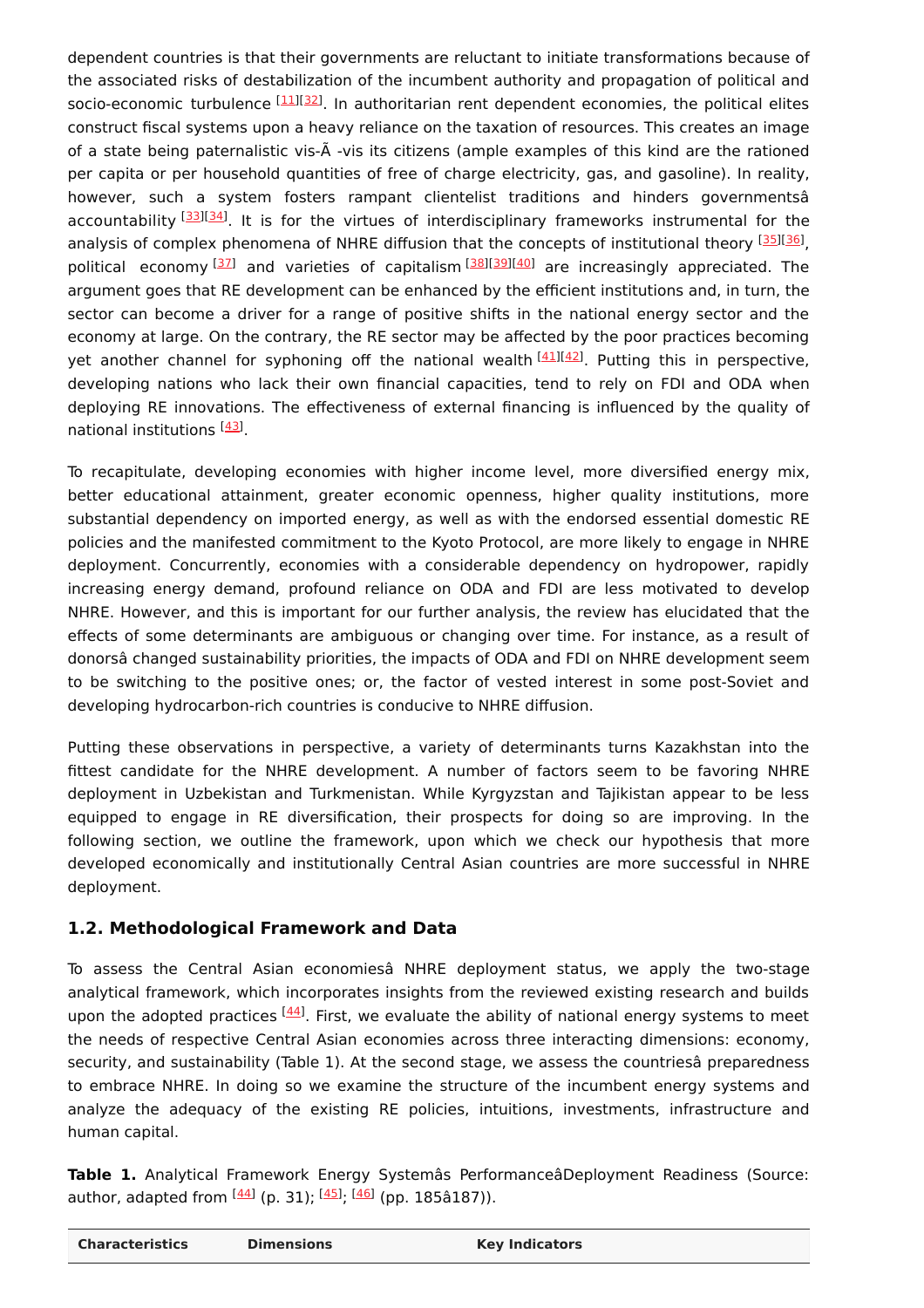| <b>Characteristics</b>              | <b>Dimensions</b>                                        | <b>Key Indicators</b>                                                                                                                                                                                                                                         |
|-------------------------------------|----------------------------------------------------------|---------------------------------------------------------------------------------------------------------------------------------------------------------------------------------------------------------------------------------------------------------------|
| <b>Energy system</b><br>performance | <b>Economy</b>                                           | Economic growth, %<br>Population growth, %<br>Electrification rate, % of population<br>Energy rent, % to GDP<br>Energy subsidies, % to GDP<br>Net fuel exports, % of TPES                                                                                     |
|                                     | <b>Energy Security</b>                                   | Net energy imports, % of TPES<br><b>Diversity of energy exports/imports</b><br><b>Quality of electricity supply</b>                                                                                                                                           |
|                                     | <b>Environmental</b><br><b>Sustainability</b>            | <b>Energy intensity</b><br>$CO2$ intensity                                                                                                                                                                                                                    |
| <b>NHRE</b> deployment<br>readiness | <b>Energy System Structure</b>                           | <b>Energy supply per capita</b><br>Electricity system flexibility, shares of<br>hydro, gas and oil<br>Share of electricity from coal<br><b>Share of electricity from NHRE</b><br>Share of global fossil fuels reserves, %                                     |
|                                     | <b>Regulation and Political</b><br>Commitment            | <b>State goals</b><br><b>Factors affecting state goals (dependencies</b><br>on external factors)<br><b>NDC commitment</b><br><b>RE policy stability</b><br><b>Energy efficiency regulations</b><br><b>RE regulations</b><br><b>Energy access regulations</b>  |
|                                     | <b>Institutions and Governance</b>                       | <b>State capacity and stability</b><br><b>Special interests</b><br><b>Corruption</b><br><b>Rule of law</b><br><b>Credit rating</b>                                                                                                                            |
|                                     | <b>Capital and Investment</b>                            | <b>Investment freedom</b><br><b>Access to credit</b><br>New NHRE capacity built, % of change                                                                                                                                                                  |
|                                     | <b>Infrastructure and Business</b><br><b>Environment</b> | Infrastructure for extraction,<br>transportation, conversion and use<br><b>Technology availability</b><br><b>Logistics performance</b><br><b>Innovative business environment</b><br>Internet users, % of population<br>Mobile telephone, units per 100 people |
|                                     | <b>Human Capital</b>                                     | <b>Education quality</b>                                                                                                                                                                                                                                      |

For the quantitative assessments, we employ a vast range of data sources (Appendix A). The country-level analysis additionally incorporates relevant data published by the national ministries of energy (or respective agencies in charge of RE regulation) and national statistical services. State-owned energy companiesâ information helps comprehend the hierarchy of the national energy sectors and the structure of domestic electricity markets. Out of the five countries covered by this study, Turkmenistan has the sparsest data.

Similarly, the qualitative analysis draws upon a variety of accounts. A critical review of program documents (concepts and strategies), explaining the nationsâ long-term visions of the RE roles and outlining principal directions of the governmental policies, helps identify numerical parameters of energy transitions and enables cross-country comparisons. Examination of the regulatory aspects of RE development, such as tariff policy, pricing, taxation, foreign trade, and investment-related provisions, substantiates the analysis.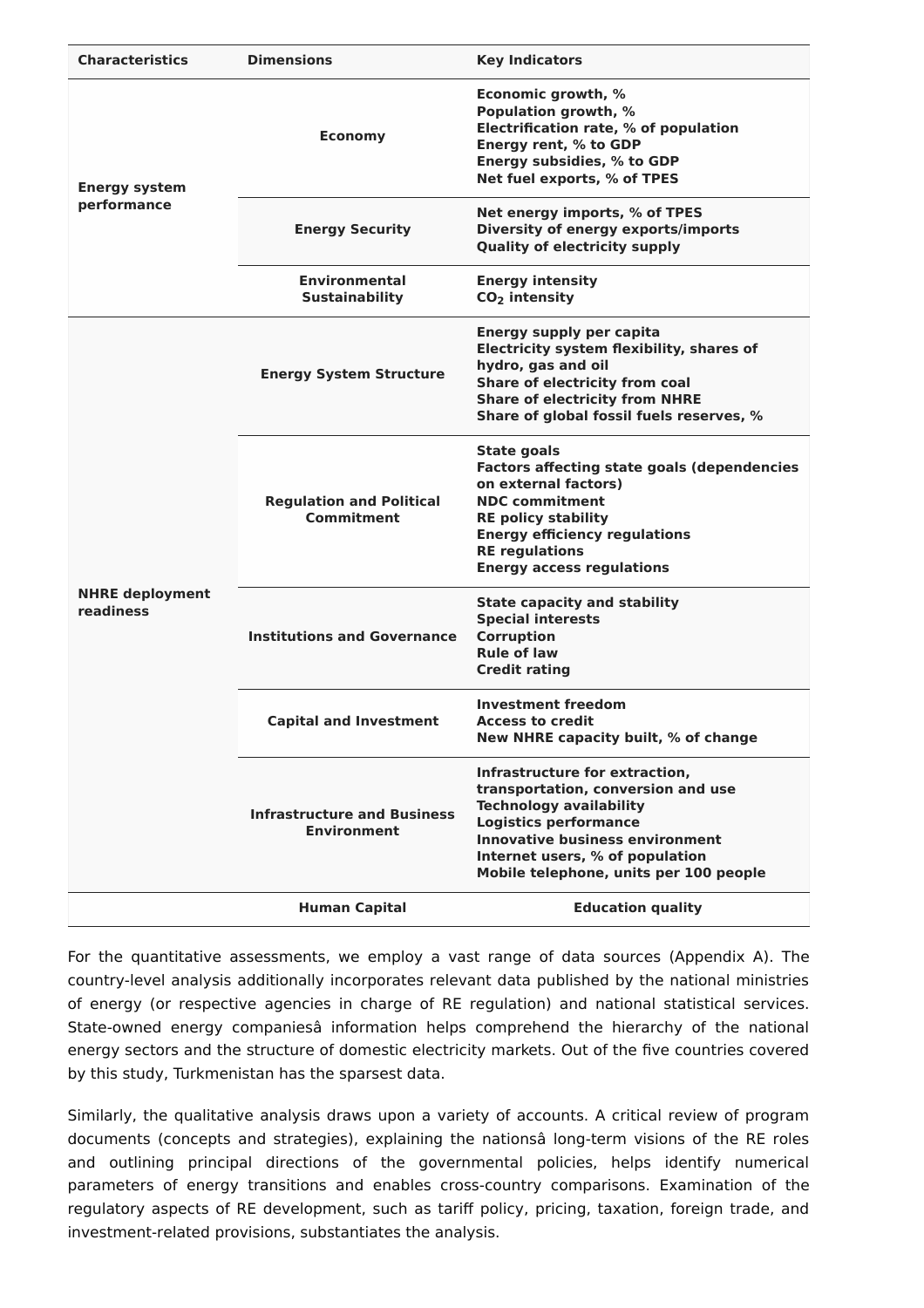## **References**

- <span id="page-4-0"></span>1. CIémence Bourcet; Empirical determinants of renewable energy deployment: A systematic literature review. Energy Economics **2020**, 85, 104563, [10.1016/j.eneco.2019.104563](http://doi.org/10.1016/j.eneco.2019.104563).
- <span id="page-4-1"></span>2. Seri $\tilde{A}$ ±o, M.N.V; What motivates developing countries to diversify sources of renewable energy. Jpn. Asean Transdiscipl. Stud. Work. Pap. Ser. **2019**, 6, 1â24, .
- <span id="page-4-2"></span>3. Birte, P.; Mulder, P. Explaining the Diffusion of Renewable Energy Technology in Developing Countries. Giga Research Programme: Socio-Economic Challenges in The Context of Globalization; German Institute of Global and Area Studies: Hamburg, Germany, 2013; Volume 217.
- <span id="page-4-3"></span>4. Fethi Amri; Intercourse across economic growth, trade and renewable energy consumption in developing and developed countries. Renewable and Sustainable Energy Reviews **2017**, 69, 527-534, [10.1016/j.rser.2016.11.230](http://doi.org/10.1016/j.rser.2016.11.230).
- <span id="page-4-4"></span>5. Elena Shadrina; The Common Gas Market of the Eurasian Economic Union: Progress and Prospects for Institutionalization. Region: Regional Studies of Russia, Eastern Europe, and Central Asia **2018**, 7, 105-137, [10.1353/reg.2018.0006.](http://doi.org/10.1353/reg.2018.0006)
- <span id="page-4-5"></span>6. Shadrina, E. Energy integration in the Eurasian economic union: A preliminary study on progress and policy implications. In Economies, Politics and Societies in the Post-Communist Countries: Thirty Years since the Fall of the Berlin Wall; Kazakevitch, G., Akimov, A., Eds.; Palgrave Macmillan: Singapore, 2020.
- <span id="page-4-6"></span>7. Shujie Yao; Shuai Zhang; Xingmin Zhang; Renewable energy, carbon emission and economic growth: A revised environmental Kuznets Curve perspective. Journal of Cleaner Production **2019**, 235, 1338-1352, [10.1016/j.jclepro.2019.07.069](http://doi.org/10.1016/j.jclepro.2019.07.069).
- <span id="page-4-7"></span>8. Arian Bahrami; Amir Teimourian; Chiemeka Onyeka Okoye; Nima Khosravi; Assessing the feasibility of wind energy as a power source in Turkmenistan; a major opportunity for Central Asia's energy market. Energy **2019**, 183, 415-427, [10.1016/j.energy.2019.06.108](http://doi.org/10.1016/j.energy.2019.06.108).
- <span id="page-4-8"></span>9. Bahtiyor R. Eshchanov; Mona Grinwis Plaat Stultjes; Ruzumboy A. Eshchanov; Sanaatbek K. Salaev; Prospects of renewable energy penetration in UzbekistanâPerception of the Khorezmian people. Renewable and Sustainable Energy Reviews **2013**, 21, 789-797, [10.1016/j.rser.2013.01.023](http://doi.org/10.1016/j.rser.2013.01.023).
- <span id="page-4-9"></span>10. Gonzalo-Escribano, F.; MarÃn-Quemada, J.M.; González, E.S.M; RES and risk: Renewable energy's contribution to energy security. A portfolio-based approach. Renewable and Sustainable Energy Reviews **2011**, 15, 4572â4578, [10.1016/j.rser.2013.06.015](http://doi.org/10.1016/j.rser.2013.06.015).
- <span id="page-4-10"></span>11. Emmanuel Hache; Do renewable energies improve energy security in the long run?. Int. Econ. **2018**, 156, 127â135, .
- <span id="page-4-11"></span>12. Aitong Li; Yuan Xu; Hideaki Shiroyama; Solar lobby and energy transition in Japan. Energy Policy **2019**, 134, 110950, [10.1016/j.enpol.2019.110950](http://doi.org/10.1016/j.enpol.2019.110950).
- <span id="page-4-12"></span>13. Mirjana RadovanoviÄ; Sanja FilipoviÄ; Vladimir GoluÅ; in; Geo-economic approach to energy security measurement â principal component analysis. Renewable and Sustainable Energy Reviews **2018**, 82, 1691-1700, [10.1016/j.rser.2017.06.072](http://doi.org/10.1016/j.rser.2017.06.072).
- <span id="page-4-13"></span>14. MÃ¥nsson, A; A resource curse for renewables? Conflict and cooperation in the renewable energy sector. Energy Res. Soc. Sci. **2015**, 10, 1â9, .
- <span id="page-4-14"></span>15. Itay Fischhendler; Lior Herman; Jaya Anderman; The geopolitics of cross-border electricity grids: The Israeli-Arab case. Energy Policy **2016**, 98, 533-543, [10.1016/j.enpol.2016.09.012](http://doi.org/10.1016/j.enpol.2016.09.012).
- <span id="page-4-15"></span>16. Jens Marquardt; The politics of energy and development: Aid diversification in the Philippines.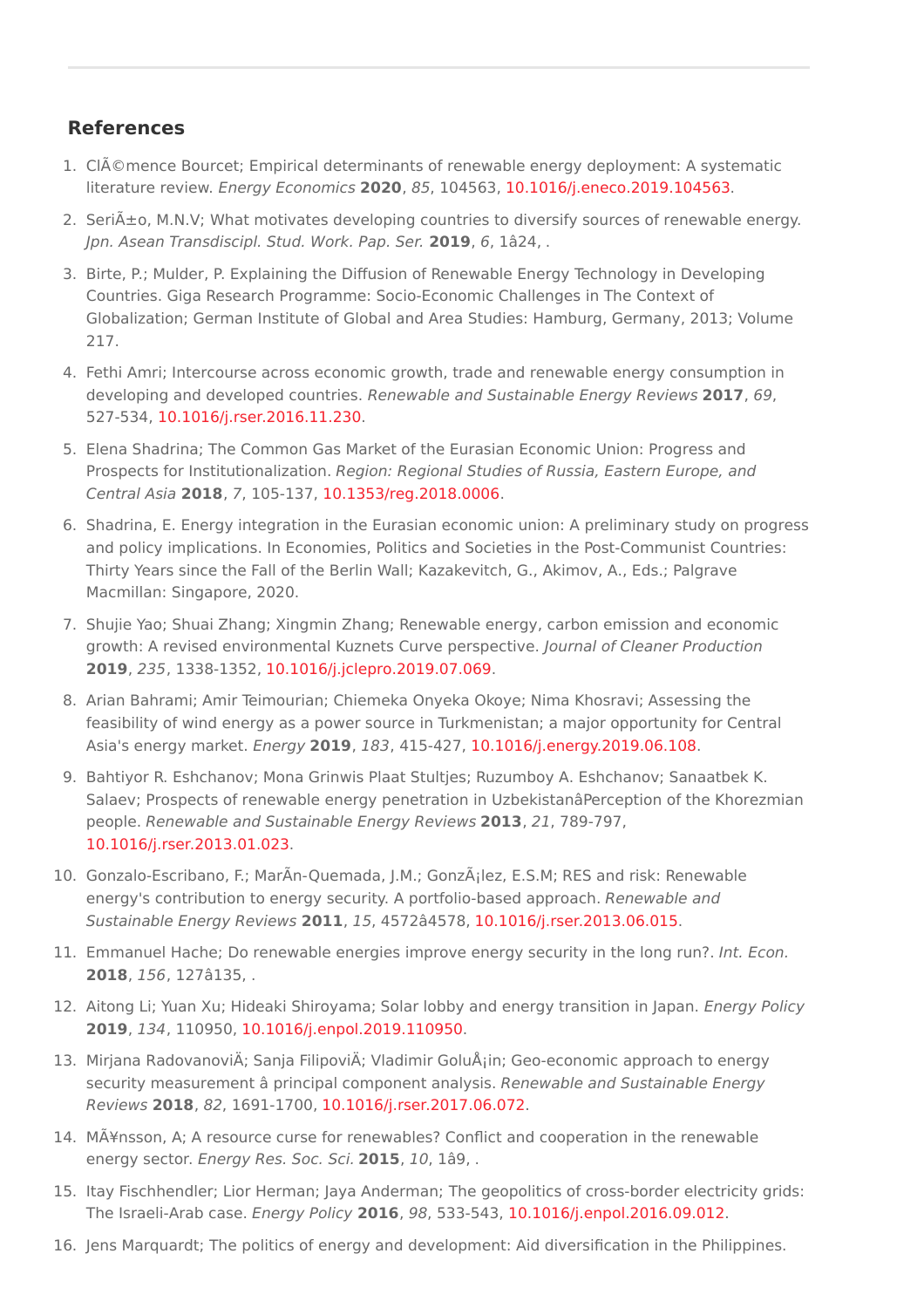<span id="page-5-0"></span>Energy Research & Social Science **2015**, 10, 259-272, [10.1016/j.erss.2015.07.013](http://doi.org/10.1016/j.erss.2015.07.013).

- 17. Marquardt, J.; Steinbacher, K.; Schreus, M; Driving force or forced transition? The role of development cooperation in promoting energy transitions in the Philippines and Morocco. J. Clean. Prod. **2016**, 128, 22â33, .
- <span id="page-5-1"></span>18. Marquardt, J. How Power Shapes Energy Transitions in Southeast Asia: A Complex Governance Challenge; Routledge: New York, NY, USA, 2017.
- <span id="page-5-2"></span>19. Marquardt, J; Conceptualising power in multi-level climate governance. J. Clean. Prod. **2017**, 154, 167â175, .
- <span id="page-5-3"></span>20. Jens Marquardt; Central-local Relations and Renewable Energy Policy Implementation in a Developing Country. Environmental Policy and Governance **2017**, 27, 229-243, [10.1002/eet.1756](http://doi.org/10.1002/eet.1756).
- <span id="page-5-4"></span>21. Jung Eun Kim; Sustainable energy transition in developing countries: the role of energy aid donors. Climate Policy **2019**, 19, 1-16, [10.1080/14693062.2018.1444576.](http://doi.org/10.1080/14693062.2018.1444576)
- <span id="page-5-5"></span>22. Laurence L. Delina; Asian Development Bank's support for clean energy. Climate Policy **2011**, 11, 1350-1366, [10.1080/14693062.2011.579288](http://doi.org/10.1080/14693062.2011.579288).
- <span id="page-5-6"></span>23. Mark T. Buntaine; William A. Pizer; Encouraging clean energy investment in developing countries: what role for aid?. Climate Policy **2014**, 15, 543â564, [10.1080/14693062.2014.953903](http://doi.org/10.1080/14693062.2014.953903).
- <span id="page-5-7"></span>24. Anatole Boute; Alexey Zhikharev; Vested interests as driver of the clean energy transition: Evidence from Russia's solar energy policy. Energy Policy **2019**, 133, 110910, [10.1016/j.enpol.2019.110910](http://doi.org/10.1016/j.enpol.2019.110910).
- <span id="page-5-8"></span>25. Moe, E. Vested interests, energy policy and renewables in Japan, China, Norway and Denmark. In The Political Economy of Renewable Energy and Energy Security. Common Challenges and National Responses in Japan, China and Northern Europe; Moe, E., Midford, P., Eds.; Palgrave Macmillan: London, UK, 2014.
- <span id="page-5-10"></span>26. Elina Brutschin; Andreas Fleig; Innovation in the energy sector â The role of fossil fuels and developing economies. Energy Policy **2016**, 97, 27-38, [10.1016/j.enpol.2016.06.041](http://doi.org/10.1016/j.enpol.2016.06.041).
- <span id="page-5-9"></span>27. Manuchehr Irandoust; Innovations and renewables in the Nordic countries: A panel causality approach. Technology in Society **2018**, 54, 87-92, [10.1016/j.techsoc.2018.03.007](http://doi.org/10.1016/j.techsoc.2018.03.007).
- <span id="page-5-11"></span>28. Tuukka, M.; HÃ¥kon, E.; Taran, N.; Thune, M.; Gonzalez, J.S; The green flings: Norwegian oil and gas industryâs engagement in offshore wind power. Energy Policy **2019**, 127, 269â279, .
- <span id="page-5-12"></span>29. Caroline Kuzemko; Matthew Lockwood; Catherine Mitchell; Richard Hoggett; Governing for sustainable energy system change: Politics, contexts and contingency. Energy Research & Social Science **2016**, 12, 96-105, [10.1016/j.erss.2015.12.022](http://doi.org/10.1016/j.erss.2015.12.022).
- <span id="page-5-13"></span>30. Ronracher, H. Analysing the socio-technical transformation of energy systems. The concept of âsustainability transitionsâ. In The Oxford Handbook of Energy and Society; Davidson, D.J., Gross, M., Eds.; Oxford University Press: Oxford, UK, 2018.
- <span id="page-5-14"></span>31. Neukirch, M. Transition of energy systems: Patterns of stability and change. In Handbook of Energy Governance in Europe; Knodt, M., Kemmerzell, J., Eds.; Springer: Cham, Switzerland, 2019.
- <span id="page-5-15"></span>32. Andreas Goldthau; Kirsten Westphal; Why the Global Energy Transition Does Not Mean the End of the Petrostate. Global Policy **2019**, 10, 279-283, [10.1111/1758-5899.12649](http://doi.org/10.1111/1758-5899.12649).
- <span id="page-5-16"></span>33. Ahmadov, A.K.; van der Borg, C; Do natural resources impede renewable energy production in the EU? A mixed-methods analysis. Energy Policy **2019**, 126, 361â369, .
- <span id="page-5-17"></span>34. Assel Tutumlu; Political Economy of Central Asia: Initial Reflections on the Need for a New Approach. Journal of Eurasian Studies **2011**, 2, 30-39, [10.1016/j.euras.2010.10.002](http://doi.org/10.1016/j.euras.2010.10.002).